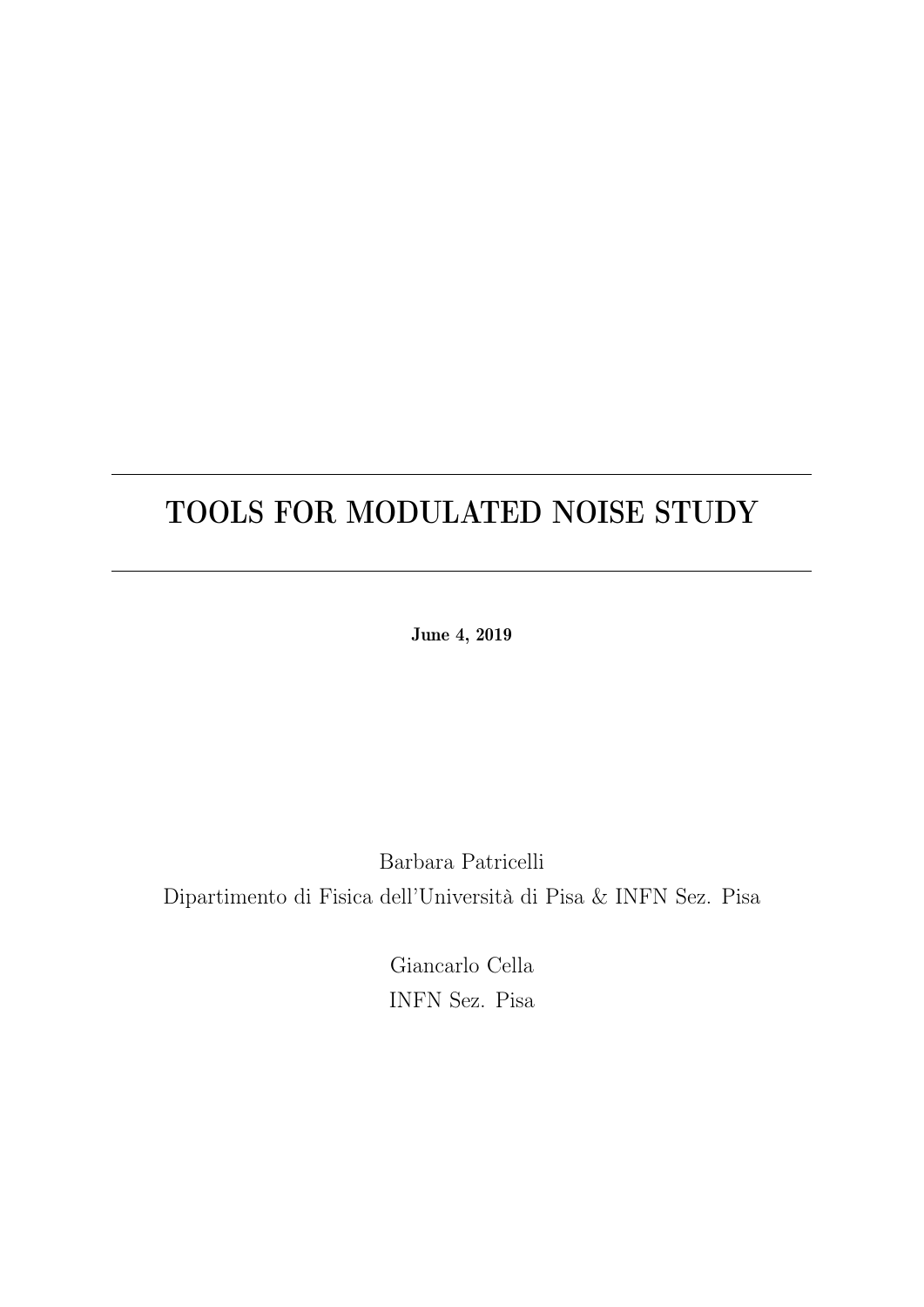# **Contents**

| $\mathbf{1}$   |     | $\overline{2}$<br><b>MONET: MOdulated NoisE Tool</b>                                             |                |  |  |  |  |  |  |
|----------------|-----|--------------------------------------------------------------------------------------------------|----------------|--|--|--|--|--|--|
| 1.1            |     |                                                                                                  |                |  |  |  |  |  |  |
|                | 1.2 |                                                                                                  | $\overline{2}$ |  |  |  |  |  |  |
|                |     | 1.2.1                                                                                            | 3              |  |  |  |  |  |  |
|                |     | 1.2.2<br>How to use the code $\ldots \ldots \ldots \ldots \ldots \ldots \ldots \ldots \ldots$    | 3              |  |  |  |  |  |  |
|                |     | 1.2.3                                                                                            | 5              |  |  |  |  |  |  |
|                | 1.3 |                                                                                                  | 8              |  |  |  |  |  |  |
|                |     |                                                                                                  |                |  |  |  |  |  |  |
| $\overline{2}$ |     | <b>BRETON: BicoheRence EvaluaTiON tool</b><br>9                                                  |                |  |  |  |  |  |  |
|                | 2.1 |                                                                                                  |                |  |  |  |  |  |  |
|                | 2.2 | The program: bico $\ldots \ldots \ldots \ldots \ldots \ldots \ldots \ldots \ldots \ldots \ldots$ |                |  |  |  |  |  |  |
|                |     | 2.2.1                                                                                            |                |  |  |  |  |  |  |
|                |     | 2.2.2                                                                                            | 10             |  |  |  |  |  |  |
|                |     | 2.2.2.1                                                                                          | 10             |  |  |  |  |  |  |
|                |     | 2.2.2.2                                                                                          | 12             |  |  |  |  |  |  |
|                |     | 2.2.3                                                                                            | 12             |  |  |  |  |  |  |
|                |     | 2.2.3.1                                                                                          | 12             |  |  |  |  |  |  |
|                |     | 2.2.3.2                                                                                          | 12             |  |  |  |  |  |  |
|                | 2.3 | Where to find the code $\dots \dots \dots \dots \dots \dots \dots \dots \dots \dots \dots$<br>12 |                |  |  |  |  |  |  |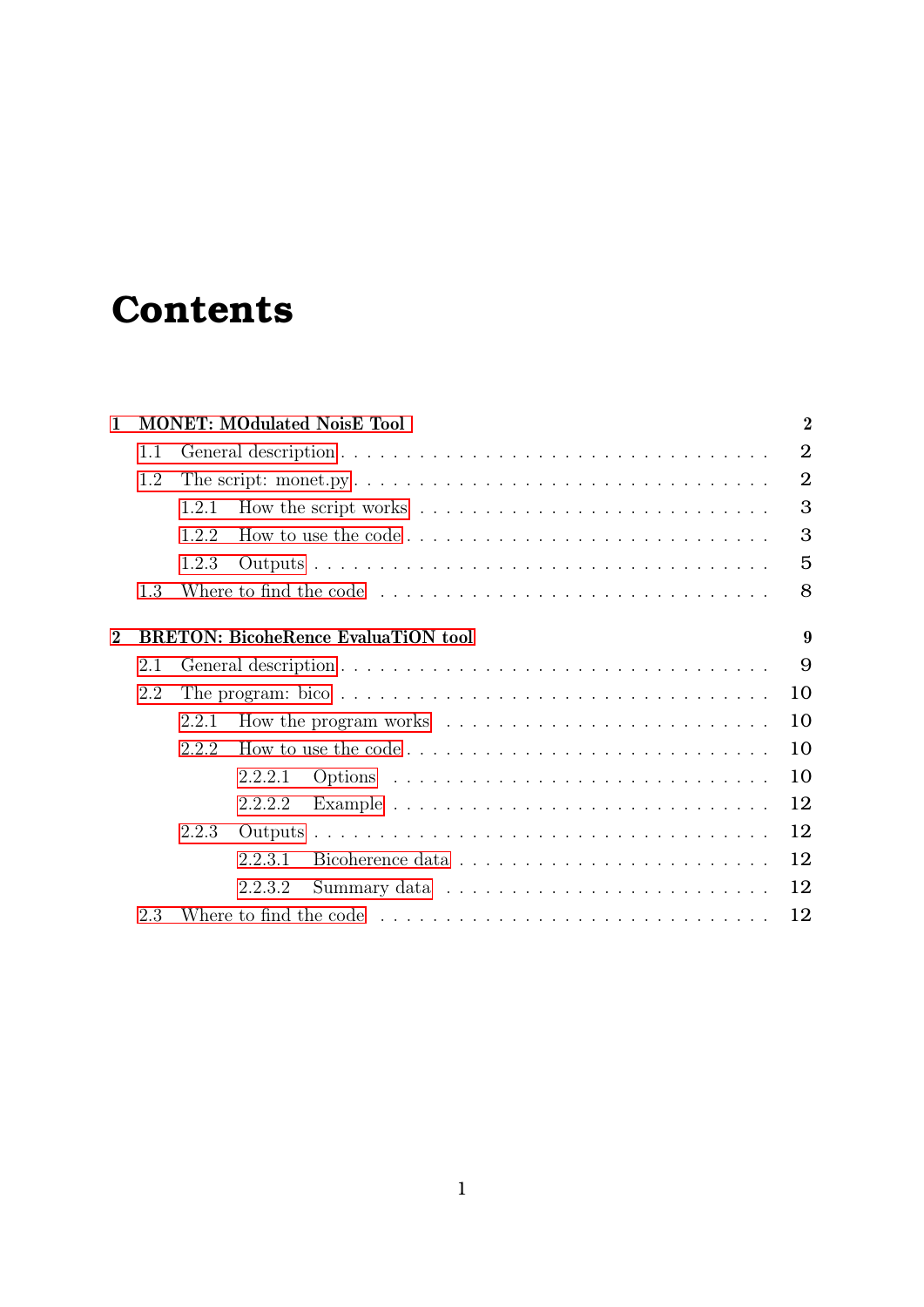## <span id="page-2-0"></span>**Chapter 1**

# **MONET: MOdulated NoisE Tool**



### <span id="page-2-1"></span>**1.1 General description**

MONET (MOdulated NoisE Tool) is a tool designed to investigate the side-bands observed around several lines in the interferometer noise spectrum. The main hypothesis at the basis of this tool is that the side-bands are due to some coupling of a carrier signal with the low-frequency (up to a few Hz) part of signal from an auxiliary channel.

#### <span id="page-2-2"></span>**1.2 The script: monet.py**

MONET is a python script (monet.py) that looks for coherence between one main channel (e.g. dark fringe signal) and a combination of other existing channels, built under the above mentioned hypothesis.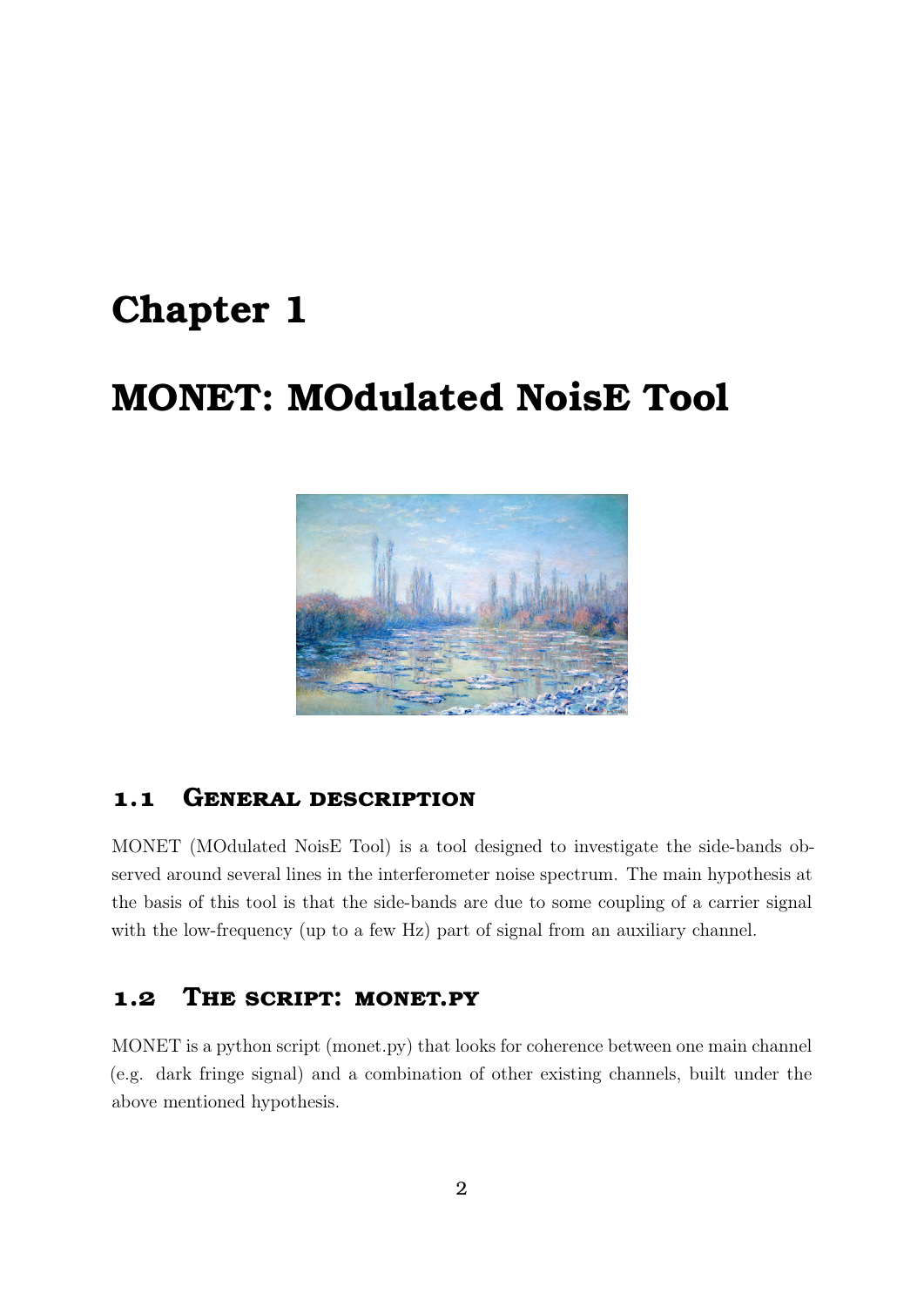#### <span id="page-3-0"></span>**1.2.1 How the script works**

- 1. A main, reference signal is chosen (e.g., the LSC\_DARM signal); we call it ch1.
- 2. A new signal is built in the following way:
	- A carrier signal is chosen (it can be a real signal or a simulated signal, i.e. a sinusoid with a chosen frequency); we call it ch2
	- A modulator signal is constructed by applying a low-band pass filter to a given, chosen signal from an auxiliary channel (ch3); we call it  $ch3_{low}$ .
	- A new signal (we call it ss) is constructed combining the carrier signal with the modulator signal; the signals are combined doing the product in the time domain:  $ss=ch2*ch3<sub>low</sub>$
- 3. The coherence between ch1 and ss is estimated in the overall frequency band of interest. Coherence values above a fixed threshold are stored in a table, together with the name of the corresponding modulator channels.

#### <span id="page-3-1"></span>**1.2.2 How to use the code**

A short help can be obtained on the command line as:

```
1 $ python monet . py --help
```
The input parameters are the following:

```
\bullet -a (--channel1)
```
It is the main channel for the analysis (ch1); the default is LSC\_DARM

• -c (--CarrierFrequency)

Frequency of the carrier signal to be simulated. If 0 (this is the default value), a "true" signal (channel2) is used instead of a simulated signal

 $\bullet$  -b --channel<br>2

Channel to be used as carrier if  $CarrierFrequency==0$ ; the default is: ENV\_CEB\_UPS\_VOLT\_R

• -e (- -channellist)

It is a text file containing a list of channels to be investigated as ch3; the default file name is "ChannelList.txt".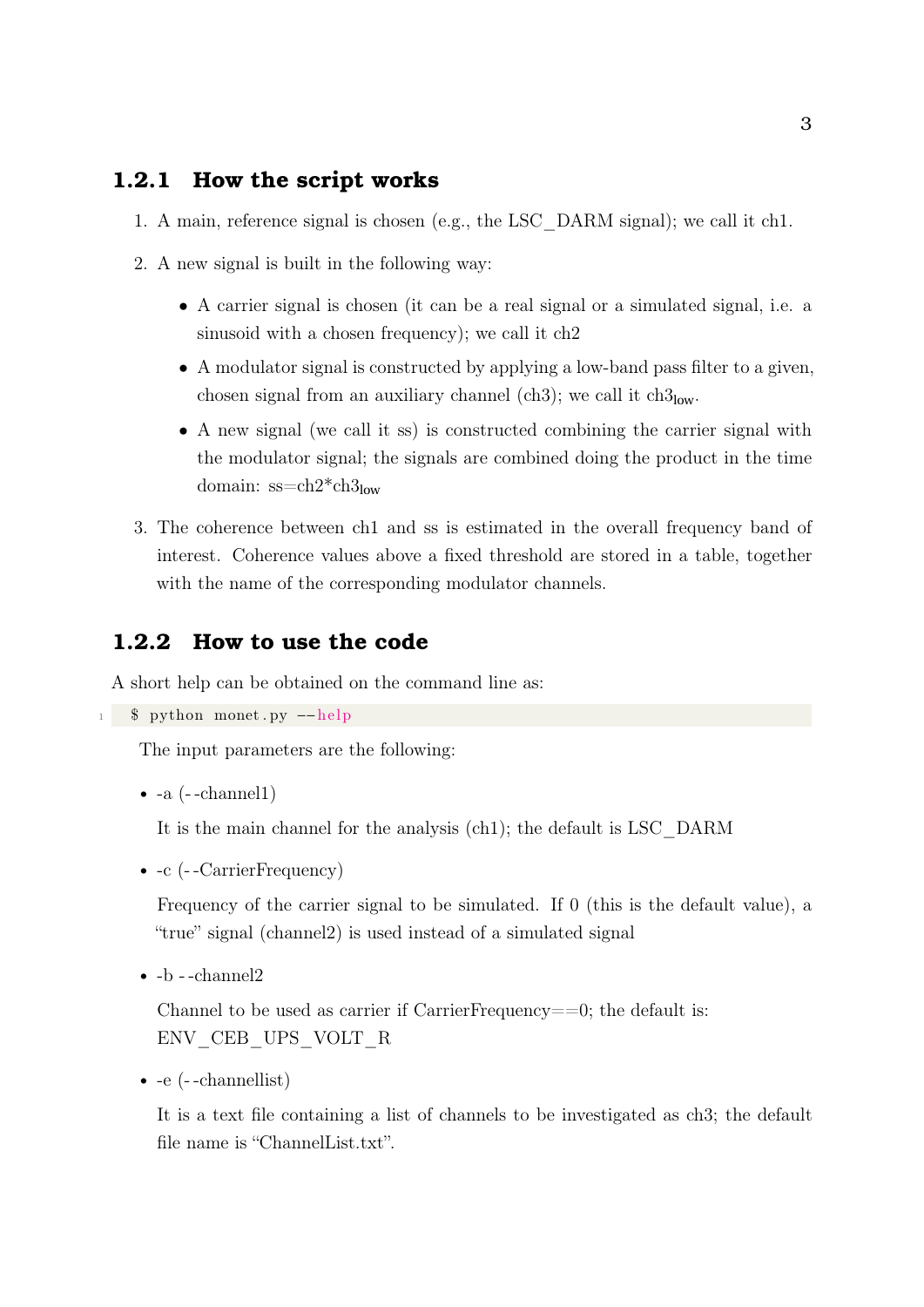$\bullet$  -g  $(-$ -gps)

It is the initial gps time of the data to be analyzed; the default value is 1213989318 (June 25, 2018).

 $\bullet$  -d  $(--dt)$ 

It is the interval of time to be analyzed, starting from gps; the default value is 2400 s.

• -z (--timeslices)

It represents the sub-intervals of time over which the averages are done when estimating the PSD; it determines the frequency resolution. The default value is 40 s.

• -r (- -resampling)

It is the re-sampling frequency, i.e. all the channels are decimated accordingly to this frequency; the default value is 1000 Hz. Please note that the pipeline produces the output up to a frequency f=resampling/2.

 $\bullet$  -t (--threshold)

It is the coherence threshold applied; the default value is 0.5.

 $\bullet$  -f (--freq list)

It is an ascii file with a list of frequencies to be investigated in more details. Specifically, the ASD of the main channel, together with the noise projection based on the coherence values, are plotted in frequency intervals centered on the frequencies in the list and with overall amplitude  $\Delta f=4$  Hz. The default file name is "frequencies.txt".

• -n (--TableFreqResolution)

It is the frequency resolution of the final table in which the coherence values above the threshold are reported. The default value is 0.1 Hz.

 $\bullet$  -o (--outputDir)

It is the working directory; all the directories created as output (see Fig. [1.1\)](#page-5-1) are saved here.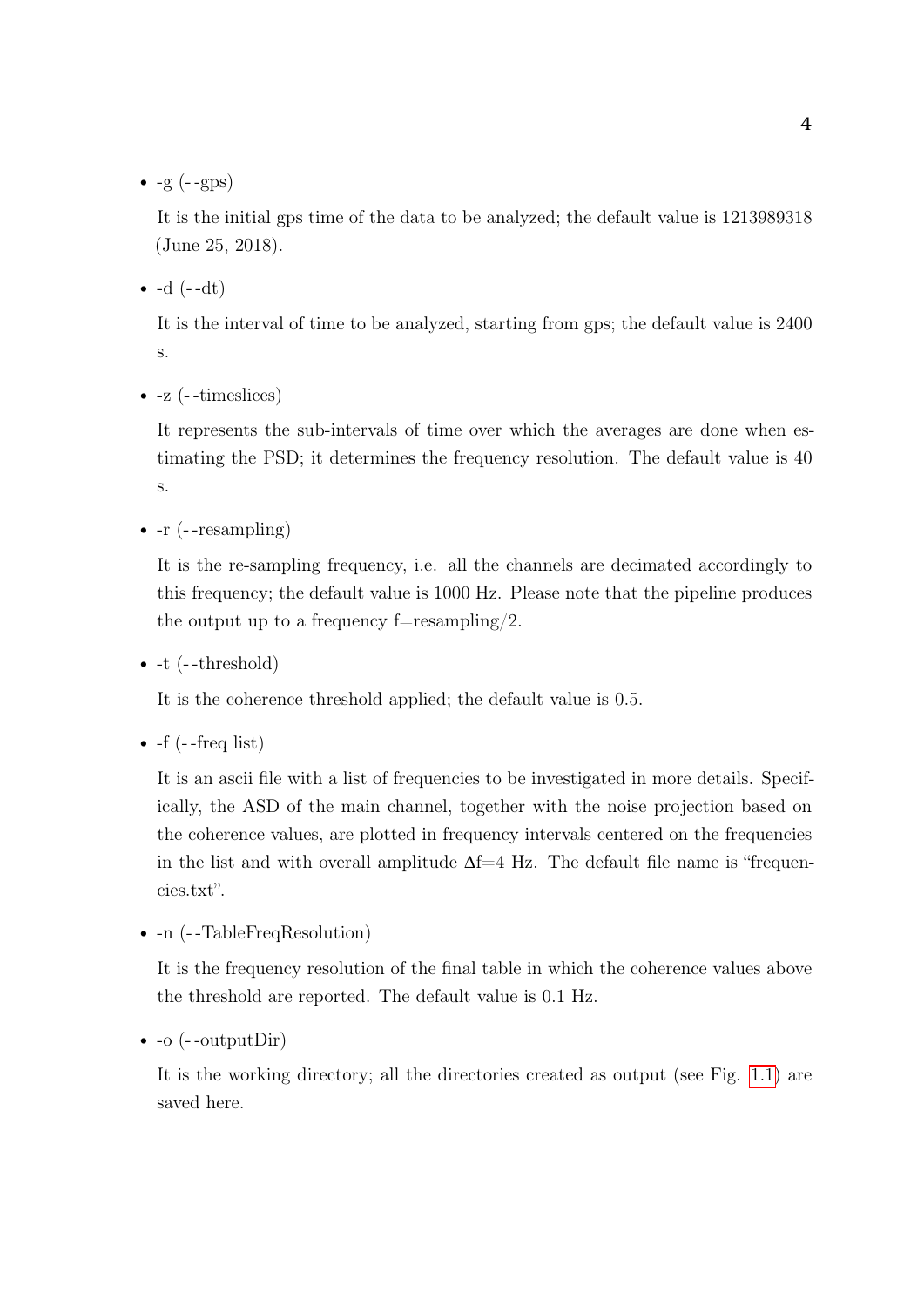#### <span id="page-5-0"></span>**1.2.3 Outputs**

<span id="page-5-1"></span>The outputs are organized in a directory structure (see fig. [1.1\)](#page-5-1):



**Figure 1.1:** Output directory scheme

- ch1: Main directory. Its name indicates the main channel, the gps time and the time length of the segment; e.g.: LSC\_DARM-gps\_1235862060-dt\_1200
- ch2: Secondary directory. Its name indicates the carrier channel used; e.g.: ENV CEB UPS VOLT R or Sin-50Hz.
- ch3,i: Directories for the modulator channels.

The content of the directories is the following.

• In ch2 there are three files: a plot (Coherence.png) and two ascii tables (Rankedcoherence.txt and Ranked-coherence-LowRes.txt).

In Coherence.png (see fig. [1.2\)](#page-6-0) the ASD of the main channel is plotted; superimposed on the ASD there are several red points, that mark the frequencies at which the coherence is above the fixed threshold.

In the two ascii files (see fig. [1.3\)](#page-6-1) there are three columns: in the first one there are the frequency bins; in the second column the coherence values above the threshold are reported and in the third column there are the corresponding modulator channels; the coherence values are ordered from the highest to the lowest. The two files differ from the frequency resolution. The file "Ranked-coherence.txt" is the high frequency resolution table and contains coherence values corresponding to frequency bins whose width is fixed by the "z" parameter; the frequency resolution is the same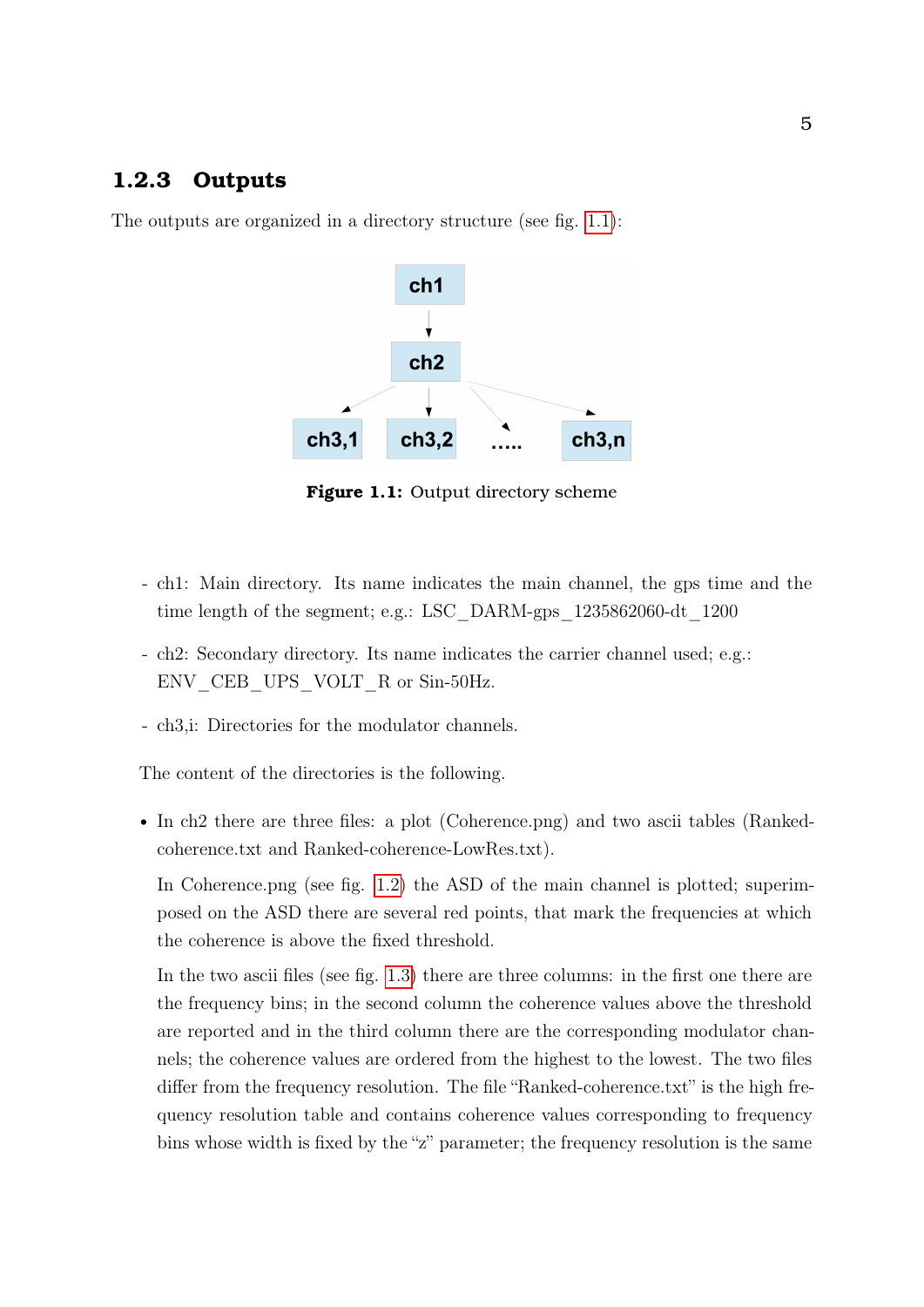<span id="page-6-0"></span>

**Figure 1.2:** ASD of the main channel (LSC\_DARM), together with red points marking the frequencies at which the coherence is above the chosen threshold.

<span id="page-6-1"></span>of the output plots. The file "Ranked-coherence-LowRes.txt" contains coherence values averaged over frequency bins whose width is fixed by the "n" parameter; it is a lower resolution table, for a faster view of the results.

| #freq<br>#(Hz) | coherence | Channels               | #Coherence table; Main Channel=LSC DARM; Secondary Channel=ENV CEB UPS VOLT R |
|----------------|-----------|------------------------|-------------------------------------------------------------------------------|
| -----<br>0.1   | 0.781     | V1:Sc WE MIR VOUT UL   |                                                                               |
| 0.1            | 0.781     | V1:Sc WE MIR VOUT UR   |                                                                               |
| 0.1            | 0.781     | V1:Sc WE MIR VOUT DR   |                                                                               |
| 0.1            | 0.781     | V1:Sc_NE_MIR_VOUT_DR   |                                                                               |
| 0.1            | 0.781     | V1:Sc NE MIR VOUT DL   |                                                                               |
| 0.1            | 0.781     | V1:Sc WE MIR VOUT DL   |                                                                               |
| 0.1            | 0.781     | V1:Sc NE MIR VOUT UR   |                                                                               |
| 0.1            | 0.780     | V1:Sc NE MIR VOUT UL   |                                                                               |
| 0.1            | 0.776     | V1:Sc NE MIR Z CORR LN |                                                                               |
| 0.1            | 0.776     | V1:Sc WE MIR Z CORR LN |                                                                               |
| ------<br>0.2  | 0.986     | V1:Sc NE MIR Z CORR LN |                                                                               |
| 0.2            | 0.985     | V1:Sc WE MIR Z CORR LN |                                                                               |
| 0.2            | 0.985     | V1:Sc NE MIR VOUT UR   |                                                                               |
| 0.2            | 0.985     | V1:Sc NE MIR VOUT UL   |                                                                               |
| 0.2            | 0.985     | V1:Sc WE MIR VOUT UL   |                                                                               |
| 0.2            | 0.985     | V1:Sc NE MIR VOUT DR   |                                                                               |
| 0.2            | 0.985     | V1:Sc WE MIR VOUT DR   |                                                                               |
| 0.2            | 0.985     | V1:Sc WE MIR VOUT DL   |                                                                               |
| 0.2            | 0.985     | V1:Sc WE MIR VOUT UR   |                                                                               |
| 0.2            | 0.985     | V1:Sc NE MIR VOUT DL   |                                                                               |
| 0.2            | 0.477     | V1:ASC DIFFp TX        |                                                                               |
| 0.2            | 0.416     | V1:ASC DIFFD TY        |                                                                               |
| -----<br>0.3   | 0.933     | V1:Sc WE MIR Z CORR LN |                                                                               |
| 0.3            | 0.933     | V1:Sc NE MIR Z CORR LN |                                                                               |
| 0.3            | 0.932     | V1:Sc_NE_MIR_VOUT_UL   |                                                                               |
| 0.3            | 0.932     | V1:Sc NE MIR VOUT UR   |                                                                               |
| 0.3            | 0.932     | V1:Sc NE MIR VOUT DL   |                                                                               |
| 0.3            | 0.932     | V1:Sc NE MIR VOUT DR   |                                                                               |
| 0.3            | 0.932     | V1:Sc_WE_MIR_VOUT_DR   |                                                                               |
| 0.3            | 0.932     | V1:Sc WE MIR VOUT DL   |                                                                               |
| 0.3            | 0.932     | V1:Sc WE MIR VOUT UR   |                                                                               |
| 0.3            | 0.932     | V1:Sc WE MIR VOUT UL   |                                                                               |
| -----          |           |                        |                                                                               |

**Figure 1.3:** Table with the coherence values.

• In the ch3,i directories, there are an ascii file (and a plot) with the coherence values associated with the modulator channel ch3,i estimated for the various frequency bins (see fig. [1.4\)](#page-7-0); there are also several plots of the ASD "zoomed" around specific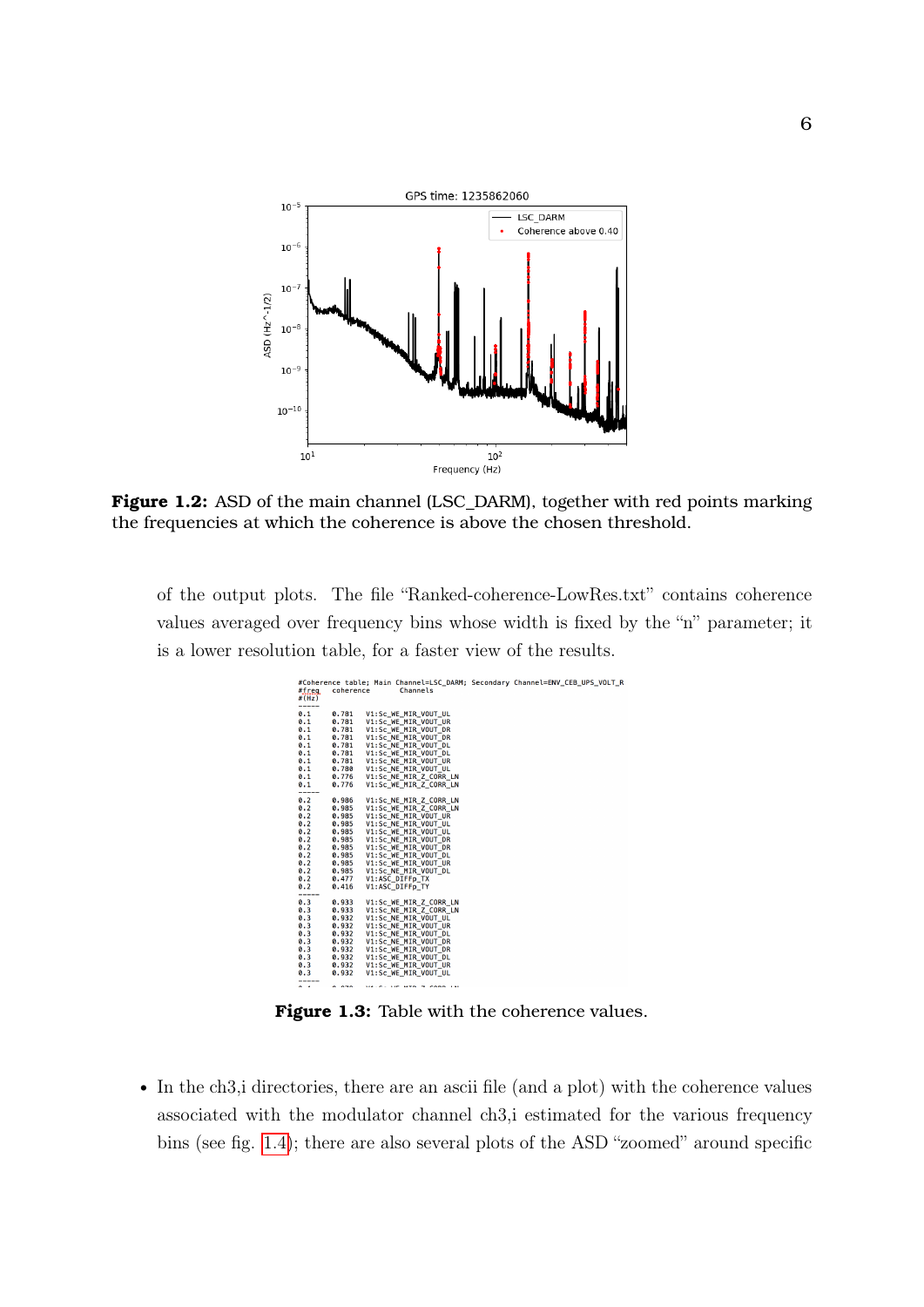<span id="page-7-0"></span>spectral lines (as from the frequency list file), together with the noise projection based on the coherence values (see fig. [1.5\)](#page-7-1).



<span id="page-7-1"></span>**Figure 1.4:** Coherence as a function of the frequency, for the modulator channel V1:ASC\_DIFFp\_TY

.



**Figure 1.5:** ASD around the 350 Hz spectral line (in black), together with the noise projection (in red), based on the coherence values obtained with the the modulator channel V1:ASC\_DIFFp\_TY.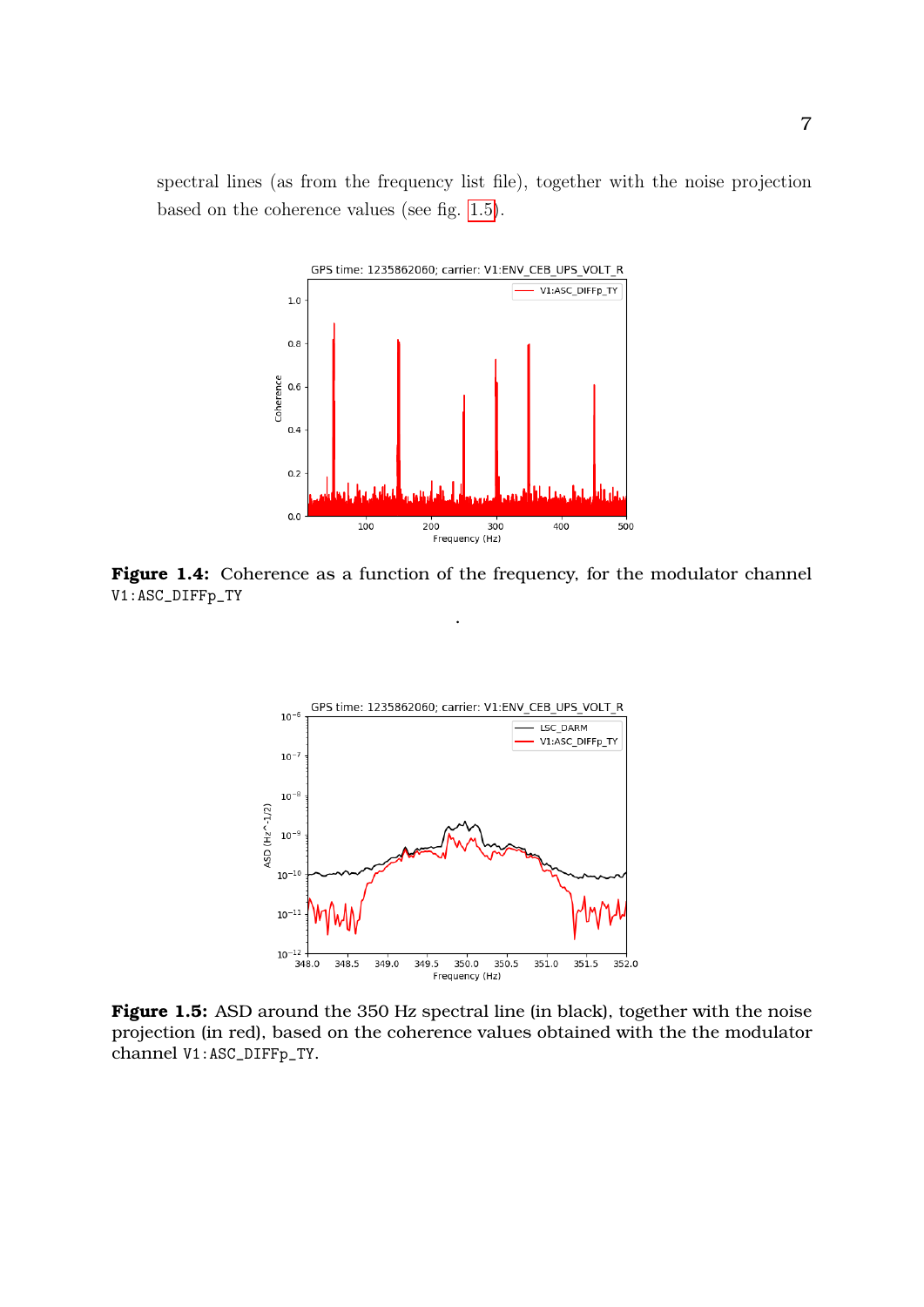### <span id="page-8-0"></span>**1.3 Where to find the code**

The tool is available in the SVN repository:

<https://svn.ego-gw.it/svn/advsw/DetcharScripts/trunk/scripts/MONET/>

In the MONET directory you can find the script (monet.py), together with two examples of input ascii files (the list of channels to be used as modulators, and the list of frequencies, see Sec. [1.2.2\)](#page-3-1)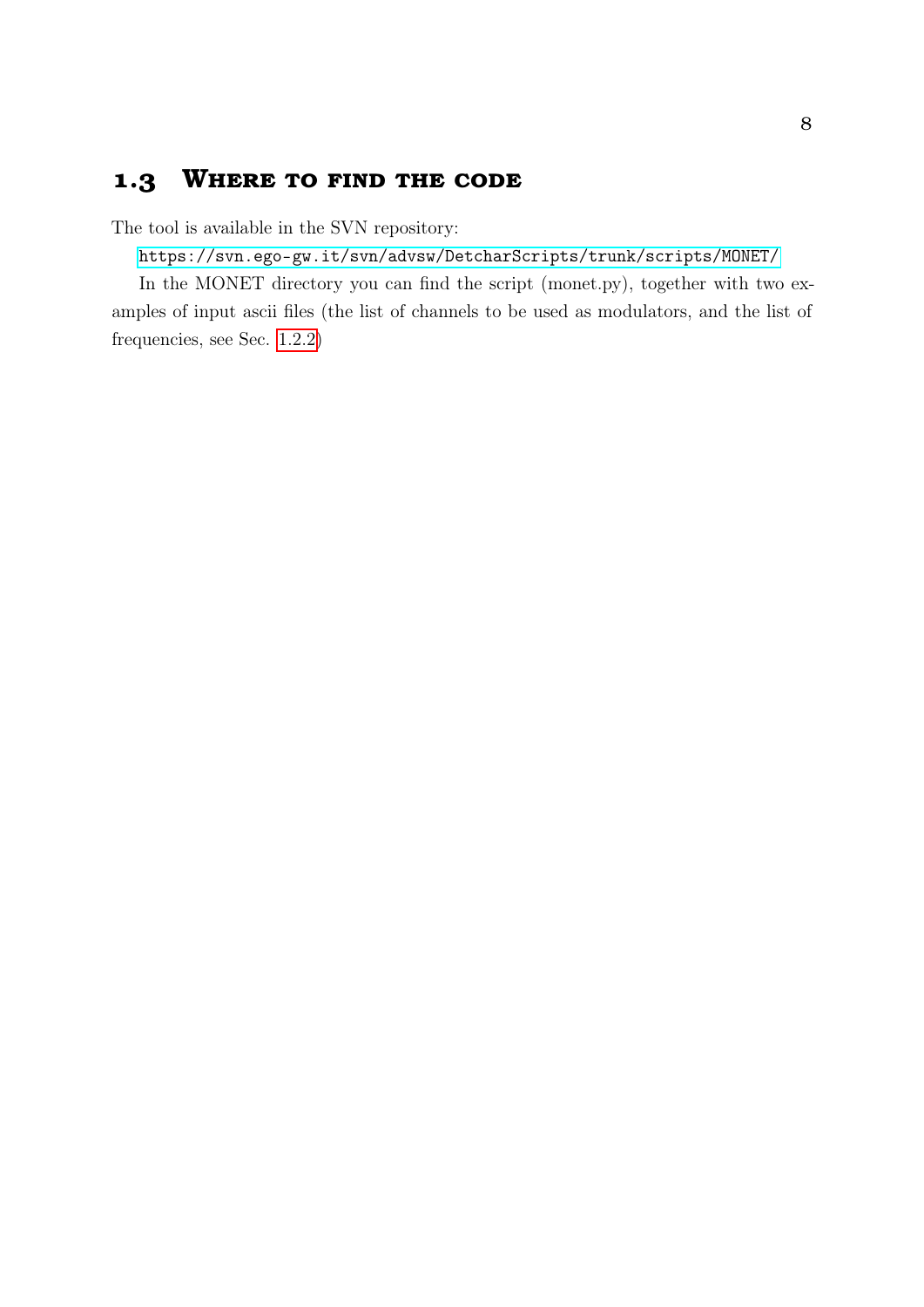# <span id="page-9-0"></span>**Chapter 2**

# **BRETON: BicoheRence EvaluaTiON tool**



#### <span id="page-9-1"></span>**2.1 General description**

BRETON (BicoheRence EvaluaTiON tool) is a tool designed evaluate the bicoherence between three channels of data. The definition of the bicoherence used is the following:

$$
b_{XYZ}(f_1, f_2) = \frac{\left|\sum_{k} \tilde{X}_k(f_1) \tilde{Y}_k(f_2) \tilde{Z}_k(f_1 + f_2)^*\right|}{\sum_{k} |\tilde{X}_k(f_1) \tilde{Y}_k(f_2) \tilde{Z}_k(f_1 + f_2)^*|}
$$
(2.1)

where  $\tilde{X}_k$ ,  $\tilde{Y}_k$  and  $\tilde{Z}_k$  are the Fourier transforms of the first, second and third channel evaluated over the *k*–th subsegment of a segment of data and the sum is over all the segments.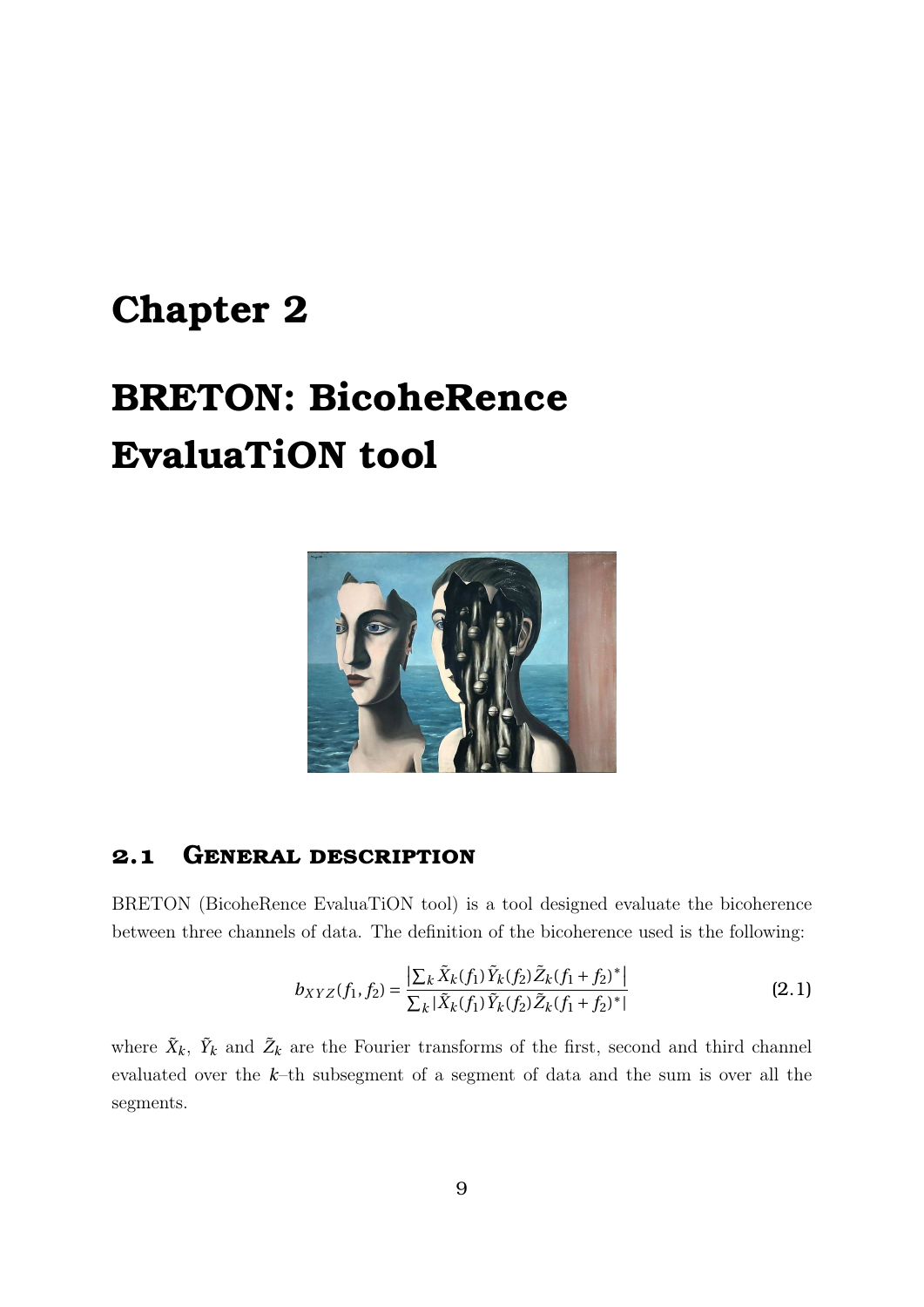#### <span id="page-10-0"></span>**2.2 The program: bico**

BRETON is a binary executable (bico) written in c, which evaluate the bicoherence between three channels. Currently all the channels must have the same sampling rate. The three channels can be the same one, or two of them can be the same, or they can be all different.

#### <span id="page-10-1"></span>**2.2.1 How the program works**

- 1. The bicoherence is constructed using the data of three time series, which are read from three channels in a frame file
- 2. The first two channels (ch1 and ch2) are the reference ones. The bicoherence deals with the three channels in the same way, but the result is presented as a function of the frequencies of the reference ones.
- 3. A bidimensional array of data is generated. Row and columns correspond to the frequencies associated to ch1 and ch2, and the array data is the bicoherence estimate.
- 4. The array data are saved.
- 5. A file with a short report of the results is saved.

#### <span id="page-10-2"></span>**2.2.2 How to use the code**

A short help can be obtained on the command line as:

 $1 \quad$  \$ bico  $-h$ 

#### <span id="page-10-3"></span>**2.2.2.1 Options**

The input parameters are the following:

 $\bullet$  -c1  $ch1>$ 

**<ch1>** is the name of the first channel for the analysis.

**Default:** There is no default value.

 $\bullet$  -c2  $\nch2$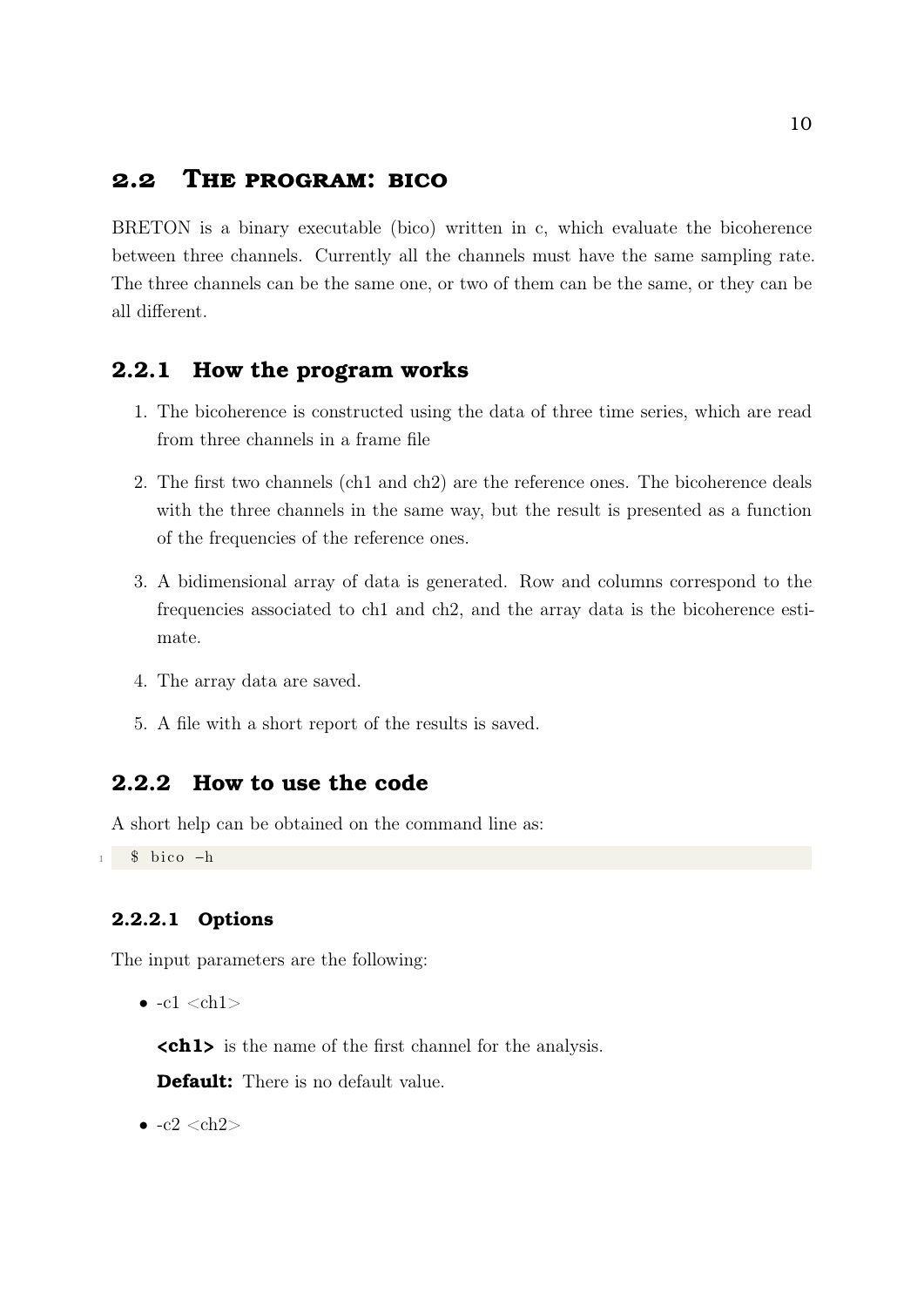**<ch2>** is the name of the second channel for the analysis.

**Default:** There is no default value.

 $\bullet$  -c3 <ch3>

**<ch3>** is the name of the third channel for the analysis.

**Default:** There is no default value.

 $\bullet$  -frame  $\langle$  framefile $\rangle$ 

**<framefile>** is the name of the frame file which contains the data.

**Default:** There is no default value.

•  $-$ gpsstart  $\langle$ gps $\rangle$ 

**<gps>** is the starting gps time for the data to be used for bicoherence estimation. **Default:** There is no default value.

 $\bullet$  -tlen  $\lt$ timelength $>$ 

**<timelength>** is the length of the data segment used for each estimate of the bicoherence, in seconds. It determines the frequency resolution.

#### **Default:** 1

- -nstat <statsamplings>
	- **<statsamplings>** is the number of estimates of the bicoherence that are averaged.

**Default:** 60s

- $\bullet$  -prefix  $\langle$ prefixname $\rangle$ 
	- **<suffix>** is the suffix of the output files. The bicoherence array is saved in bico<suffix>, the summary file in summary<suffix>

**Default:** .dat

 $\bullet$  -outputdir  $\le$ dirname $>$ 

**<dirname>** is the name of the directory where the output files are saved. **Default:** .